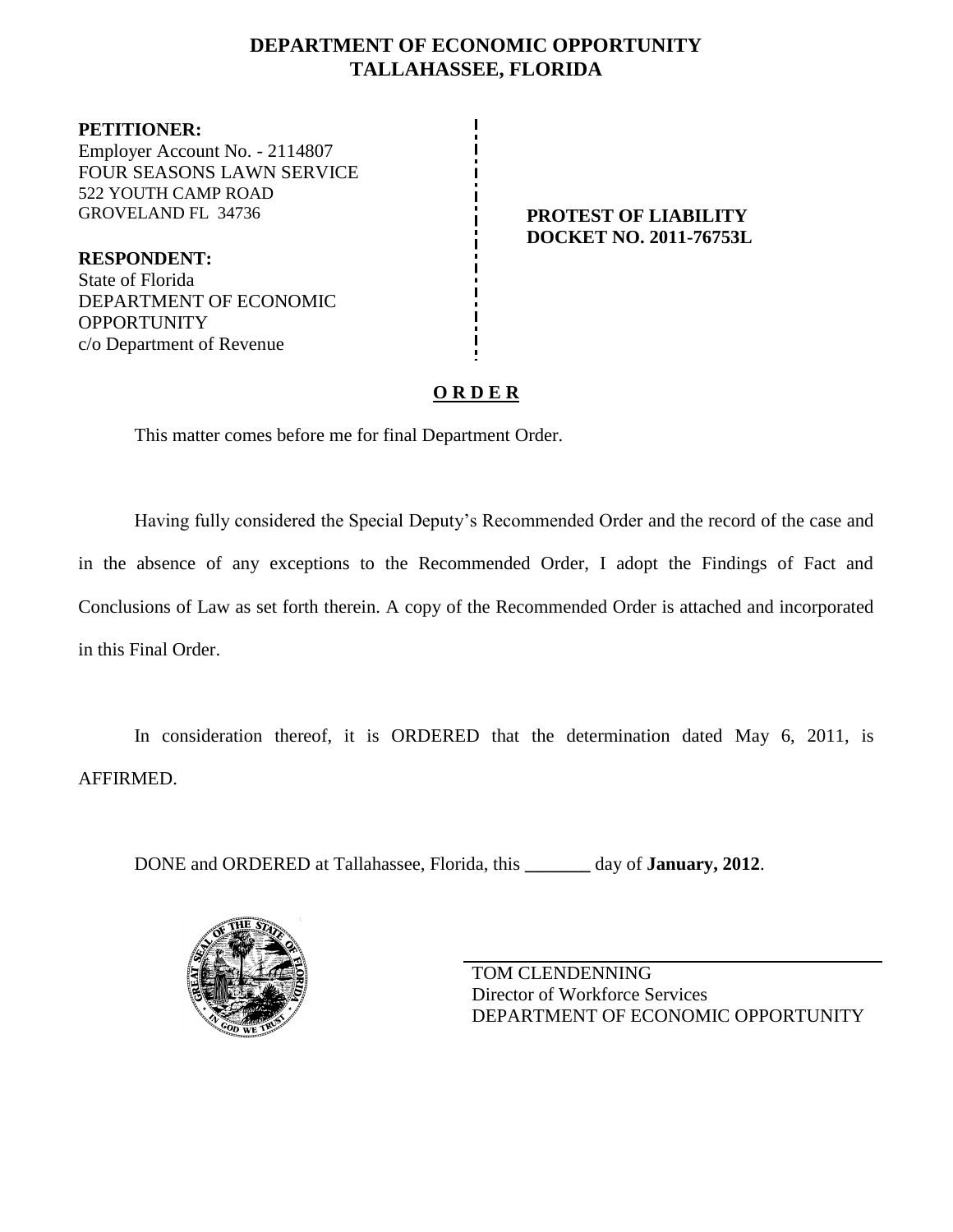## **DEPARTMENT OF ECONOMIC OPPORTUNITY Unemployment Compensation Appeals**

MSC 344 CALDWELL BUILDING 107 EAST MADISON STREET TALLAHASSEE FL 32399-4143

### **PETITIONER:**

Employer Account No. - 2114807 FOUR SEASONS LAWN SERVICE ATTN: JAMES HICKS 522 YOUTH CAMP ROAD GROVELAND FL 34736

> **PROTEST OF LIABILITY DOCKET NO. 2011-76753L**

#### **RESPONDENT:** State of Florida DEPARTMENT OF ECONOMIC **OPPORTUNITY**

c/o Department of Revenue

# **RECOMMENDED ORDER OF SPECIAL DEPUTY**

### TO: Deputy Director, Director, Unemployment Compensation Services DEPARTMENT OF ECONOMIC OPPORTUNITY

This matter comes before the undersigned Special Deputy pursuant to the Petitioner's protest of the Respondent's determination dated May 6, 2011.

After due notice to the parties, a telephone hearing was held on August 1, 2011. The Petitioner's owner appeared and testified at the hearing. The Joined Party appeared and testified in his own behalf. A tax specialist appeared and testified on behalf of the Respondent.

The record of the case, including the recording of the hearing and any exhibits submitted in evidence, is herewith transmitted. Proposed Findings of Fact and Conclusions of Law were not received.

### **Issue:**

Whether services performed for the Petitioner by the Joined Party and other individuals constitute insured employment pursuant to Sections 443.036(19), 443.036(21); 443.1216, Florida Statutes, and if so, the effective date of the liability.

### **Findings of Fact:**

- 1. The Petitioner is a sole proprietorship, established in 1993 for the purpose of running a lawn service and maintenance business.
- 2. The Joined Party provided services for the Petitioner as a lawn maintenance worker from August 2009, through February 2011. The Petitioner had three other workers, working under the same conditions as the Joined Party.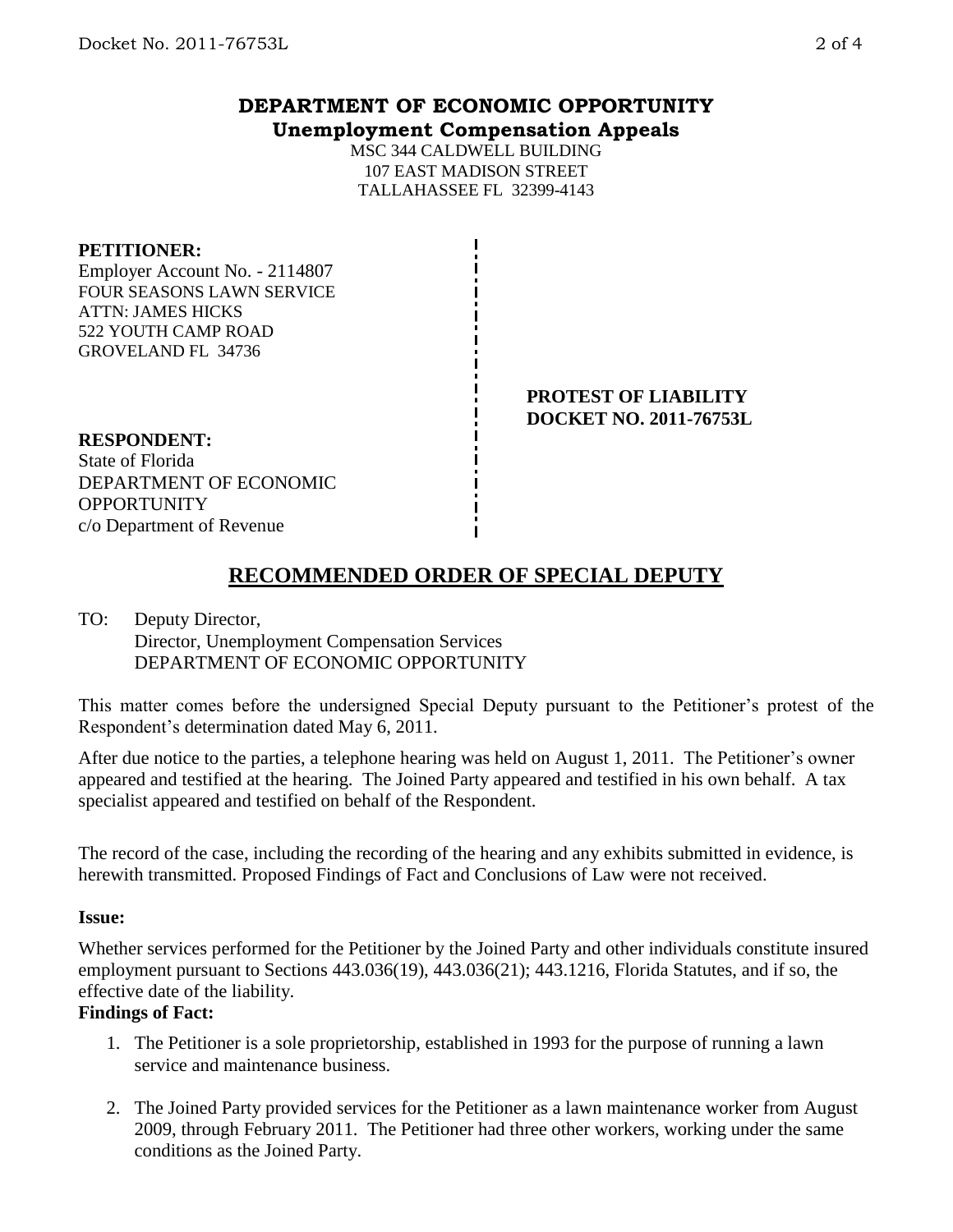- 3. The Joined Party contacted the Petitioner to see if the Petitioner was hiring. There was no written agreement or contract between the parties.
- 4. The Petitioner would pick up the Joined Party Monday through Friday. The Petitioner would transport the Joined Party to and from the work site. The hours were determined by the Petitioner.
- 5. The Joined Party would mow or edge three days per week. The Joined Party would lay sod two days each week. The work was directed by the Petitioner.
- 6. The Joined Party was required to follow the Petitioner's rules including a prohibition on bringing a cell phone to the work site. The Petitioner restricted what equipment the Joined Party was allowed to use.
- 7. The Petitioner provided all tools and equipment needed to perform the work. The equipment included a riding mower, an edger, a weeder, a hedge trimmer, a sod cutter, a wheelbarrow, a shovel, and a rake.
- 8. The Petitioner paid the Joined Party \$10 per hour. The Joined Party's hours were written down to keep track of the hours worked. The Joined Party was paid every two weeks. The Joined Party was issued a 1099 form by the Petitioner.
- 9. The Joined Party did not have his own business.

### **Conclusions of Law:**

- 10. The issue in this case, whether services performed for the Petitioner constitute employment subject to the Florida Unemployment Compensation Law, is governed by Chapter 443, Florida Statutes. Section 443.1216(1)(a)2., Florida Statutes, provides that employment subject to the chapter includes service performed by individuals under the usual common law rules applicable in determining an employer-employee relationship.
- 11. The Supreme Court of the United States held that the term "usual common law rules" is to be used in a generic sense to mean the "standards developed by the courts through the years of adjudication." United States v. W.M. Webb, Inc., 397 U.S. 179 (1970).
- 12. The Supreme Court of Florida adopted and approved the tests in 1 Restatement of Law, Agency 2d Section 220 (1958), for use to determine if an employment relationship exists. See Cantor v. Cochran, 184 So.2d 173 (Fla. 1966); Miami Herald Publishing Co. v. Kendall, 88 So.2d 276 (Fla. 1956); Magarian v. Southern Fruit Distributors, 1 So.2d 858 (Fla. 1941); see also Kane Furniture Corp. v. R. Miranda, 506 So.2d 1061 (Fla. 2d DCA 1987).
- 13. Restatement of Law is a publication, prepared under the auspices of the American Law Institute, which explains the meaning of the law with regard to various court rulings. The Restatement sets forth a nonexclusive list of factors that are to be considered when judging whether a relationship is an employment relationship or an independent contractor relationship.
- 14. 1 Restatement of Law, Agency 2d Section 220 (1958) provides:
	- (1) A servant is a person employed to perform services for another and who, in the performance of the services, is subject to the other's control or right of control.
	- (2) The following matters of fact, among others, are to be considered:
		- (a) the extent of control which, by the agreement, the business may exercise over the details of the work;
		- (b) whether or not the one employed is engaged in a distinct occupation or business;